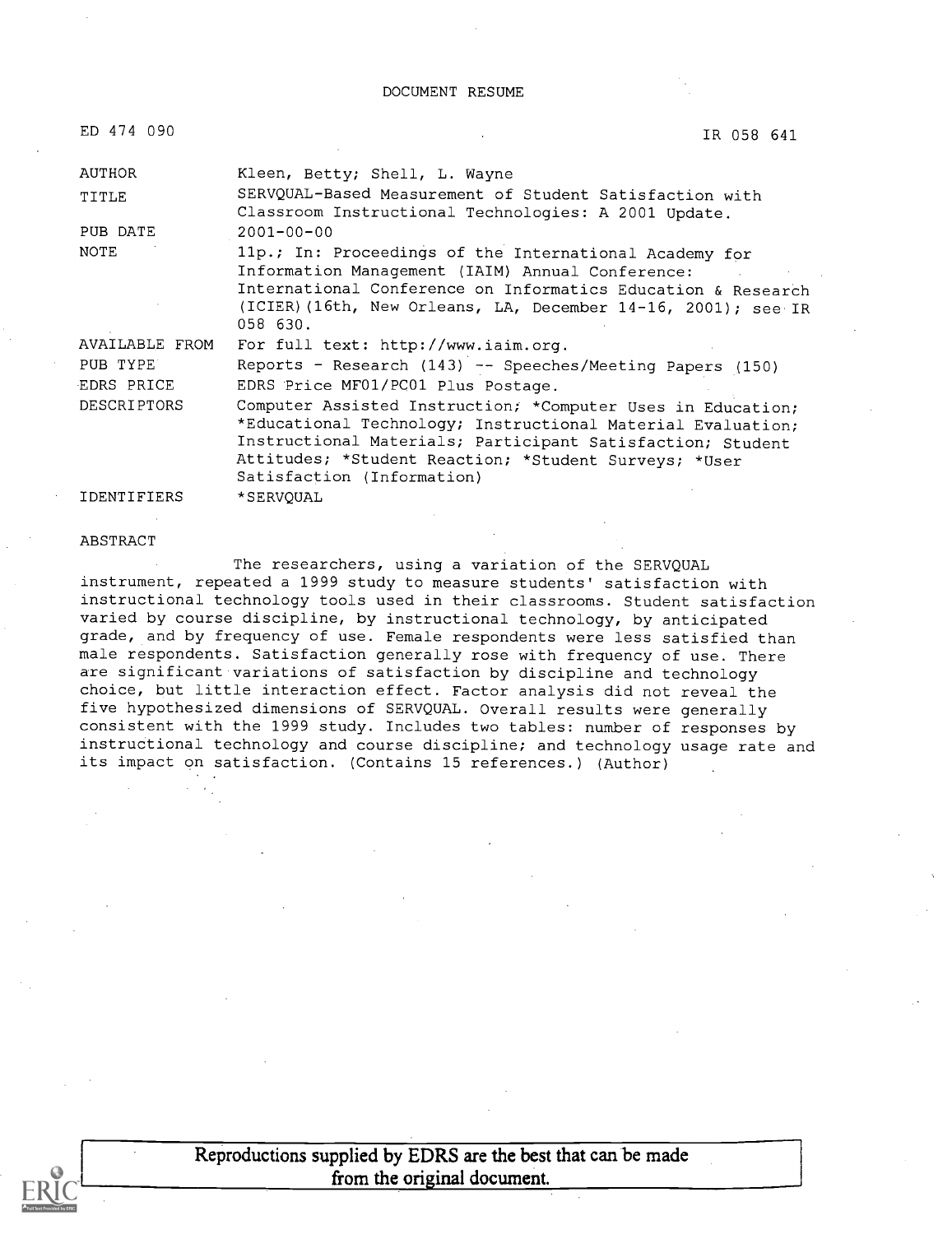# SERVQUAL-BASED MEASUREMENT OF STUDENT SATISFACTION WITH CLASSROOM INSTRUCTIONAL TECHNOLOGIES: A 2001 UPDATE

PERMISSION TO REPRODUCE AND DISSEMINATE THIS MATERIAL HAS BEEN GRANTED BY

T. Case

11 - 12 - 12 - 12

ED 474 090

TO THE EDUCATIONAL RESOURCES INFORMATION CENTER (ERIC)

Betty Kleen Nicholls State University

L. Wayne Shell Nicholls State University

U.S. DEPARTMENT OF EDUCATION Office of Educational Research and Improvement EDUCATIONAL RESOURCES INFORMATION CENTER (ERIC)<br>This document has been reproduced as<br>received from the person or organization originating it. Minor changes have been made to improve reproduction quality.

Points of view or opinions stated in this document do not necessarily represent official OERI position or policy.

#### ABSTRACT

The researchers, using a variation of the SERVQUAL instrument, repeated a 1999 study to measure students' satisfaction with instructional technology tools used in their classrooms. Student satisfaction varied by course discipline, by instructional technology, by anticipated grade, and by frequency of use. Female respondents were less satisfied than male respondents. Satisfaction generally rose with frequency of use. There are significant variations ofsatisfaction by discipline and technology choice, but little interaction effect. Factor analysis did not reveal the five hypothesized dimensions of SERV QUAL. Overall results were generally consistent with the 1999 study.

#### INTRODUCTION

The researchers, using a variation of the SERVQUAL instrument, repeated a 1999 study and measured students' satisfaction with a broad spectrum of classroom technology tools. Classes in five academic courses Introductory MIS, Business Communication, Principles of Economics, Principles of Marketing, and Accounting Information Systems in AACSBaccred ited sch ools nationwide, participated.

#### Purpose

Higher education institutions across the country are scrambling for competitive advantage, whether through distance education offerings or in their traditional "brick and mortar classroom s. High service quality is necessary to protect competitive advantage. Student satisfaction with their classroom experiences plays an important part in contributing to a school's competitive advantage. This research replicates a 1999 study (Kleen, Shell, and Cox, 1999) of a cross-disciplinary studentcentered assessment of satisfaction with instructional technology being used in the bus iness classroom. The 1999 study used an instrument inspiredby SERVQUAL, a widely used instrument to measure customer service quality. The undercurrents of the research include such academic problems as limited technology dollars, questiona ble relevance of industry training room setups as models, and the need for classrooms to support several faculty with different teaching styles and different technology needs. This research is also inspired by the need to evaluate new and evolving technologies with uncertain cost-benefit ratios and relative ly untested classroom impact.

The long-range intent of the researchers is to provide faculty with evidence to help them choose instructional tools appropriate to their classes. The current researchers elected to conduct the 2001 study for two reasons: (1) to review technologies afterthree years and compare whether students are now more satisfied or less

IR058641

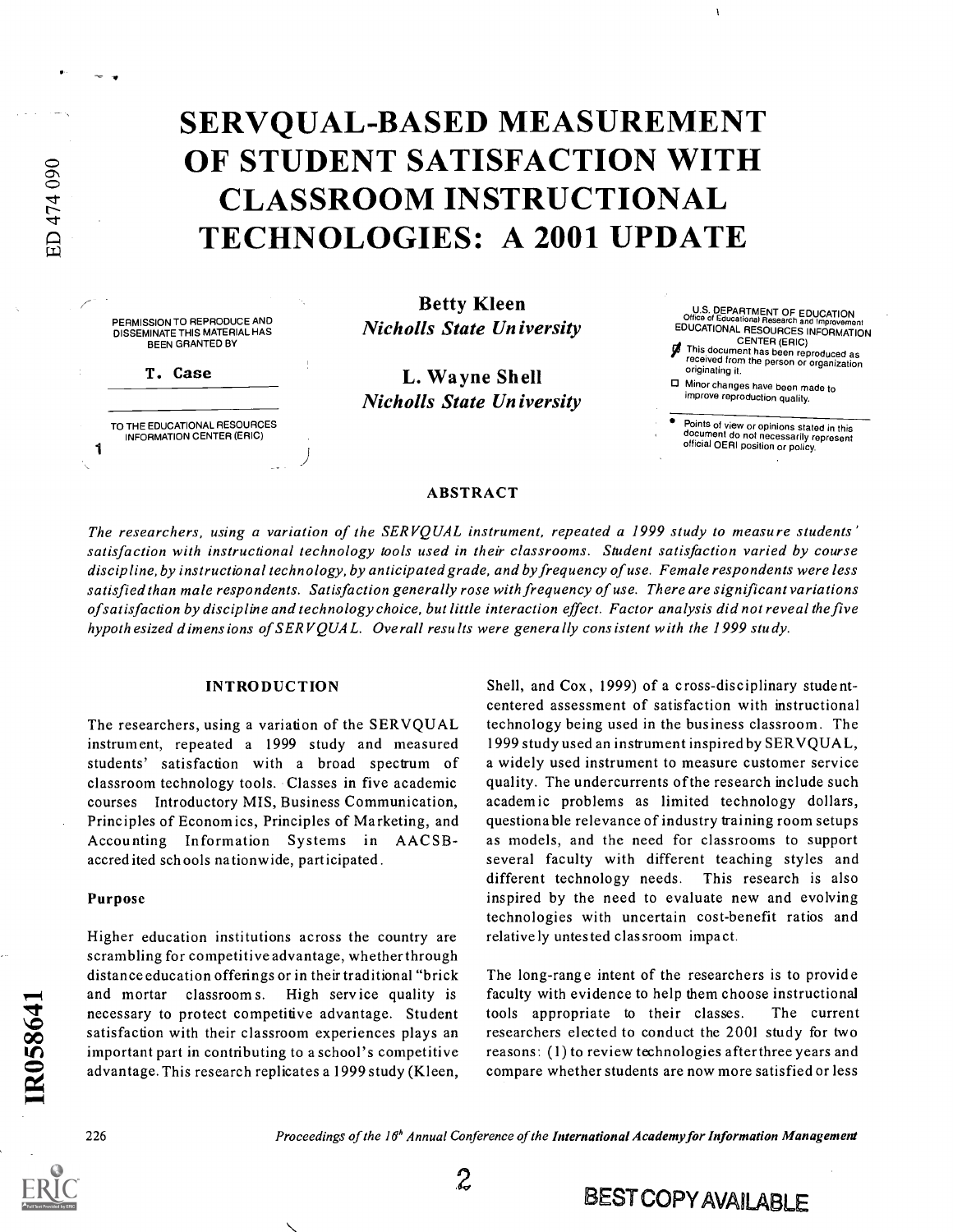satisfied with the technologies used in the classrooms than in 1999, and (2) to corroborate the results of the Kleen, Shell, and Cox 1999 study.

The Kleen, Shell, and Cox 1999 study revealed that students in the various disciplines did have different levels of satisfaction with various technologies such as overhead transparencies, computer slide shows, softw are demonstrations, and student in-class computer activities. The authors found that satisfaction varied little by gender or by respondent age group, although satisfaction varied with intensity of technology use in some ways. In a related study by Kleen, Shell, and Zachry (2001), the researchers found that male students in AIS classrooms were uniformly less satisfied than female students with certain technologies.

Even though the project is a replication of an earlier study, the research questions are cross sectional. What are the top rated satisfaction items for the various technologies? What are the satisfaction differences across course disciplines? Are there interactions by gender? How satisfied are the student consum ers of instructional technology being used in the business classroom? When these modern technologies are used in the classroom, do students believe they learn more? Do they believe they pay attention better? Do they believe they become more confident about their learning? Do they believe they understand more? In the conclusions, parallels will be drawn between the 1999 study findings and the 2001 finding s.

### Literature Review

To date, a very limited amount of empirical research exists related to how students benefit (or *perceive* they benefit) from faculty use of technology tools and/or methods such as electronic slideshows, Internet activities, live software demonstrations, and hands-on student computer activities within the actual classroom.

The 22-item, two-part scale called SERVQUAL, originated by Parasuraman, Zeithaml, and B erry (1988), has become a widely used tool for measuring customer service quality. Buttle (1996) emphasized that service quality can be best assessed from the point of view of consumers; this is the approach taken by SERVQUAL. Kettinger and Lee (1997) noted its practical value as both a benchmarking tool within an industry and as a diagnostic tool. While SERVQUAL studies have covered many service sectors, Buttle (1996) found no articles that applied SERVQUAL to a classroom setting. Modifications and adaptations of the SERVQUAL instrument are widespread; in fact, even the instrument's originators have tested modified versions (Parasuraman, Zeithaml, and Berry, 1996). In 1997 Van Dyke, Kappelman, and Prybutok concluded that using a single measure of service quality across industries is not feasible, and that future research should involve development of industry-specific measures of service quality .

Kleen, Shell, and Cox (1999) focused only on perceptions of students as consumers of classroom technology, eliminating the use of gap-based scores of perception minus expectations (P-E gap scores) of the original SERVQUAL. This use of only part of the SERVQUAL structure, such as omitting expectations but leaving perceptions, is supported by Teas (1994) and Brown, Churchill, and Peter (199 3). Additionally, Van Dyke, Kappelman, and Prybutok (1997) note the ISadapted SERVQUAL instrument, utilizing difference scores, is neither a reliable nor a valid measurement for operationalizing the service quality construct for an information sy stems services provider.

The research and debate over the use of IS-adapted SERVQUAL instruments in the information systems construct continues (Kettinger and Lee, 1997; Pitt, Watson, and Kavan, 1997; VanDyke, Prybutok, and Kappelman,) 999). The research and debate over the use of SERVQUAL-inspired instruments in the higher education construct should do no less.

# Methodology

The researchers repeated an earlier study that used an instrument containing 19 questions inspired by SERVQUAL. These items are not "difference-score based or "gap-based, but rather focus only on the perceptions of students as consumers of classroom instructional technology. They do not include student expectations of desired or adequate service. The original 19 satisfaction items on the questionnaire remained the same as the Kleen, Shell, and Cox 1999 study. The researchers added an explanatory variable of self-reported projected final grade in the course to the other classification variables of major, age, and gender. The 1999 study contained the classification variable, "student classification. This variable was not used in the 2001 study for its lack of explanatory power. Students in AACSB schools were the target population. The current research project received approval from the researcher University's Human Subjects Institutional Review Board.

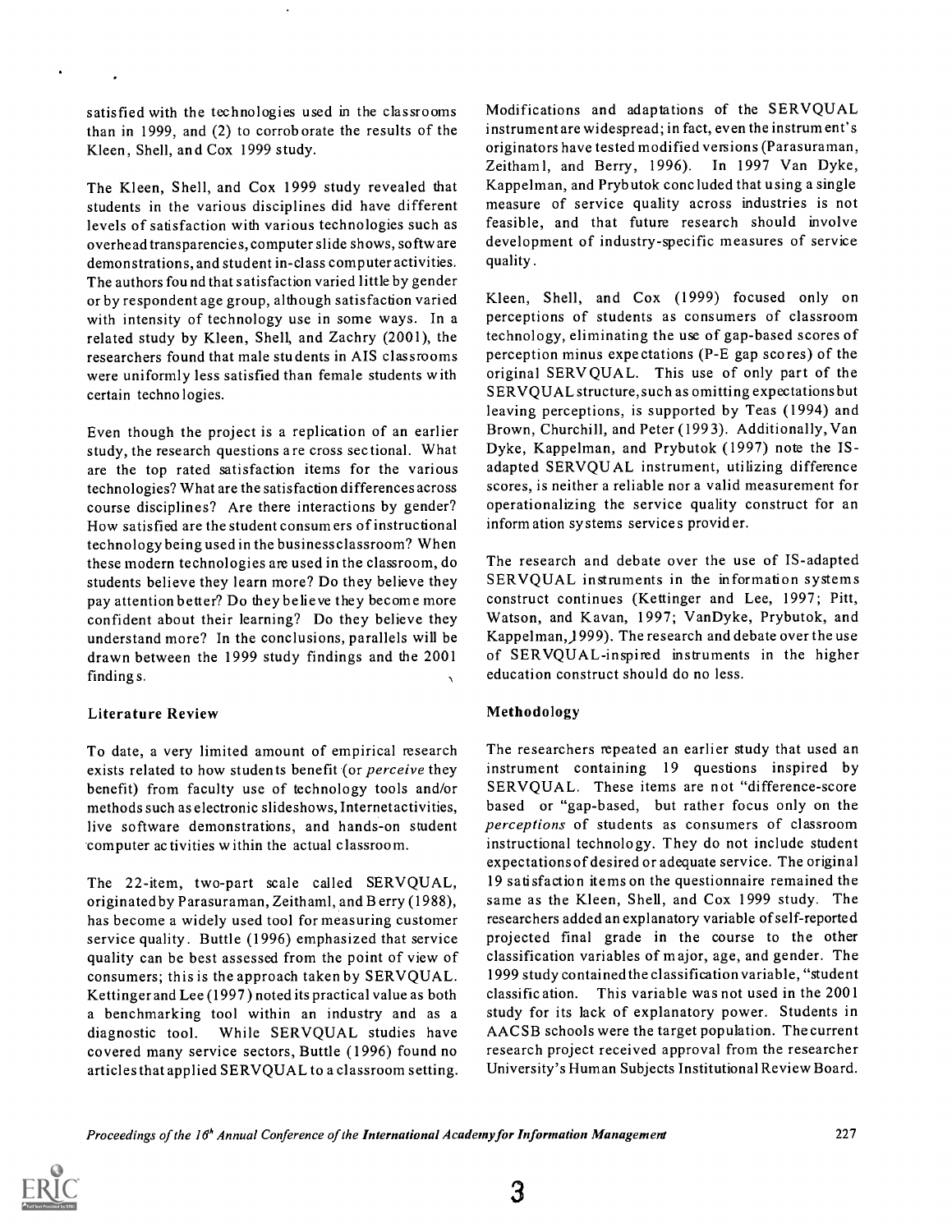The researchers conducted a system atic random sample of one-third of the approximately 350 AACSBaccredited schools. Department heads were contacted for each of five business courses selected for the study. Specific courses selected included the following: Management Information Systems, Business Communication, Principles ofEconomics, Principles of Marketing, and Accounting Information Systems. Each department head received a cover letter from the researchers and letters of invitation to distribute to the faculty teaching the course identified in the letter. Because of the known wide variance in the departments responsible for business communication, these materials were sent to deans' secretaries for routing to involved faculty. Faculty members who wished to participate after reading the letter of invitation e-mailed course name, number, and number of students to the researchers. The researchers then mailed survey instruments and response forms for each student in the classroom of participating faculty in April. Faculty members were encouraged to administerthe survey near the end of the term.

The current study used only four of the seven 5. instructional technologies of the 1999 study. The categories of overhead transparencies, videotape or television programs, and CD-ROM or multimedia presentations were eliminated from the current study because two were rare ly used in 1999. The current researchers also wanted to focus on only those technologies with an electronic component. The primary focus of the instrument was on the four remaining classroom instructiona 1 technologies:

electronic slide shows live software demonstrations live Internet connections student in-class computer activities

Participating instructors selected two of the four technologies used in their classes and directed students to answer the question sets for those specific technologies.

Parallel sets of 20 questions were presented for each instructional technology. Eighteen of the twenty questions were built around the five SERVQUAL dimensions of Tangibles, Reliability, Responsiveness, Assurance, and Empathy. Students responded based on a five-point Likert-type scale, assumed by the researchers to generate interval data. The  $19<sup>th</sup>$  item was

a global item. The final question (20) asked the student to estimate in what percentage of the class meetings a particular technology was used so that the researchers could determine how satisfaction varied with intensity of use.

The 20 questions students responded to for each technology are listed below. Students responded to a five-point scale, with answer options ranging from a strongly agree (1) to a strong ly disagree (5).

- 1. The use of \_\_\_\_\_\_\_\_\_ made it easy to see the material presented.
- 2. The use of <u>equal comes</u> was not appropriate in this class.
- 3. The use of  $\frac{1}{1-\frac{1}{1-\frac{1}{1-\frac{1}{1-\frac{1}{1-\frac{1}{1-\frac{1}{1-\frac{1}{1-\frac{1}{1-\frac{1}{1-\frac{1}{1-\frac{1}{1-\frac{1}{1-\frac{1}{1-\frac{1}{1-\frac{1}{1-\frac{1}{1-\frac{1}{1-\frac{1}{1-\frac{1}{1-\frac{1}{1-\frac{1}{1-\frac{1}{1-\frac{1}{1-\frac{1}{1-\frac{1}{1-\frac{1}{1-\frac{1}{1-\frac{1}{1-\frac{1}{1-\frac{1}{1-\frac{1}{1-\frac{1}{1-\frac{1}{1-\frac$ presented.
- 4. The use of was a good way to reinforce assigned re ading material.
- worked when it was supposed to.
- 6. The use of  $\frac{1}{\sqrt{1-\frac{1}{\sqrt{1-\frac{1}{\sqrt{1-\frac{1}{\sqrt{1-\frac{1}{\sqrt{1-\frac{1}{\sqrt{1-\frac{1}{\sqrt{1-\frac{1}{\sqrt{1-\frac{1}{\sqrt{1-\frac{1}{\sqrt{1-\frac{1}{\sqrt{1-\frac{1}{\sqrt{1-\frac{1}{\sqrt{1-\frac{1}{\sqrt{1-\frac{1}{\sqrt{1-\frac{1}{\sqrt{1-\frac{1}{\sqrt{1-\frac{1}{\sqrt{1-\frac{1}{\sqrt{1-\frac{1}{\sqrt{1-\frac{1}{\sqrt{1-\frac{1}{\sqrt{1-\frac{1}{\sqrt{$ class.
- 7. The use of  $\frac{1}{\sqrt{2}}$  was distracting.
- 8. The use of \_\_\_\_\_\_\_\_\_\_helped make this course more interesting.
- 9. The use of \_\_\_\_\_\_\_\_ allowed m e to focus better on what the professor was saying.
- 10. The use of \_\_\_\_\_\_\_\_\_\_\_ was more trouble than it was worth.
- 11. The use of \_\_\_\_\_\_\_\_\_ made me more confident about what I was learning.
- 12. The use of \_\_\_\_\_\_\_\_ helped me to better understand fundamental course concepts.
- 13. The use of \_\_\_\_\_\_\_\_\_\_ tended to oversimplify lectures.
- 14. The use of \_\_\_\_\_\_\_\_\_ helped me "keep up with lecture.

228 Proceedings of the 16<sup>h</sup> Annual Conference of the International Academy for Information Management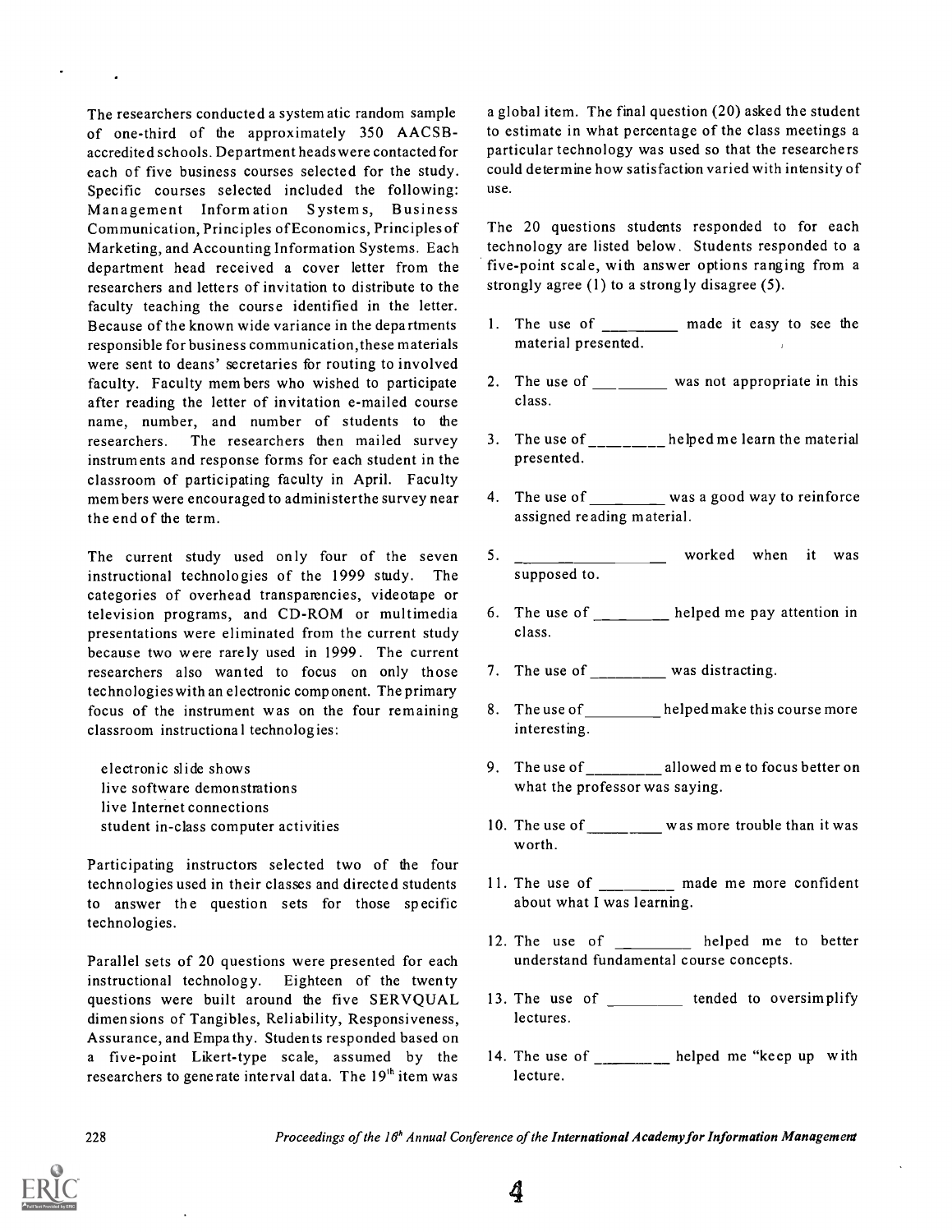- 15. The encodence and used in this class was were visually appealing.
- 16. The use of  $\frac{1}{\frac{1}{1-\frac{1}{1-\frac{1}{1-\frac{1}{1-\frac{1}{1-\frac{1}{1-\frac{1}{1-\frac{1}{1-\frac{1}{1-\frac{1}{1-\frac{1}{1-\frac{1}{1-\frac{1}{1-\frac{1}{1-\frac{1}{1-\frac{1}{1-\frac{1}{1-\frac{1}{1-\frac{1}{1-\frac{1}{1-\frac{1}{1-\frac{1}{1-\frac{1}{1-\frac{1}{1-\frac{1}{1-\frac{1}{1-\frac{1}{1-\frac{1}{1-\frac{1}{1-\frac{1}{1-\frac{1}{1-\frac{1}{1-\frac{1}{1-\frac$ lecture notes.
- 17. The use of \_\_\_\_\_\_\_\_ helped me understand the lecture material.
- 18. \_\_\_\_\_\_\_\_\_\_\_\_\_ is a modern, up-to-date lecture method.
- 19. I wish more of my instructors used \_\_\_\_\_\_\_\_ in their classes.
- 20. \_\_\_\_\_\_\_\_\_\_\_\_\_\_\_\_\_\_\_\_\_ was used in approximately percent of the meetings of this class.

Items 2, 7, 10, and 13 were negative in nature. For purposes of analysis, absolute scores were inverted to be comparable to positively worded items.

Descriptive statistics for the 2001 data will answer a variety of investigative questions. Descriptive statistics included the mean scores for each ofthe 19 satisfactionbased items, in each of the technology groups, in the aggregate, and in various subgroups such as mean scores by gender, by course discipline, and by anticipated grade. Descriptive statistics also included regression as a descriptive device. These descriptive statistics were used to illustrate:

Which items get higher mean scores as they are used more frequently? Which get lower?

Which satisfaction item (among 1 18) showed the highest satisfaction in each technology group? Which the lowest?

Are the top rated items the same based on gender, technology choice, and course discipline?

Do technologies affect user satisfaction in the same manner across the five course disciplines?

Do any items (among 1-18) get higher mean scores as self-reported grade is higher?

Do any technologies score better as self-reported grade is higher?

The researchers also constructed hypothesis tests to answer each of the investigative questions above. The influence of grade and of usage on satisfaction was tested by simple and multiple regression. The impact of satisfaction of discipline and technology was tested by one-way ANOVA and two-way ANOVA. Hypotheses

were constructed (overall and grouped by course discipline for each of the 18 items) to determine whether :

Student satisfaction varies with frequency of instructional technology tool use Student satisfaction varies with gender Student satisfaction varies with expected grade Student satisfaction varies with course discipline

Factor analysis enabled the researchers to determine whether the clustering of 18 items matched their *a priori* expectations for classification into the five hypothesized dimensions.

#### FINDINGS

The findings section of the paper begins with descriptive statistics, followed by regressions, one- and two-way ANO VAs , and factor analysis.

#### Descriptive Statistics

A total of 280 students from 11 classrooms provided responses for the study. Class size ranged from 20 to 76. Seventy-seven percent of those indicating age were under 25 years old; 22.1% were 25 or older. Of those respondents indicating gender, 47.5% were male, and 52.5% were female. Of those indicating their anticipated grade at end of course,37.7% anticipated an A,35.3% a B, 13.5% a C, 2.2% a D, and 0.9% an F. On a 4.0 scale, that is an average of 2.86.

Electronic slideshow technology had the greatest number of responses (243 students, 47.5% of all responses in the study). Items for live software demonstration technology were answered by 85 respondents, 16.6% of the total. Eighty-one students (15.8%) answered items for live Internet connections, and 103 students (15.8%) answered items for student in-class computer activities. The cross tabulation of response frequencies, by course discipline and technology choice, is illustrated in Table 1.

Of the 512 total responses (m ost of the 280 students responded to two technologies), 64 (12.5%) were from students in business communication classes; 74 (14.5%) were in a principles of economics class. Principles of marketing contributed 73 responses (14.3%); AIS, 53 responses (10.4% ); IS courses, 248 responses (48.4%).

"Made it easy to see the material presented received the lowest mean score (1.89), which provided the highest

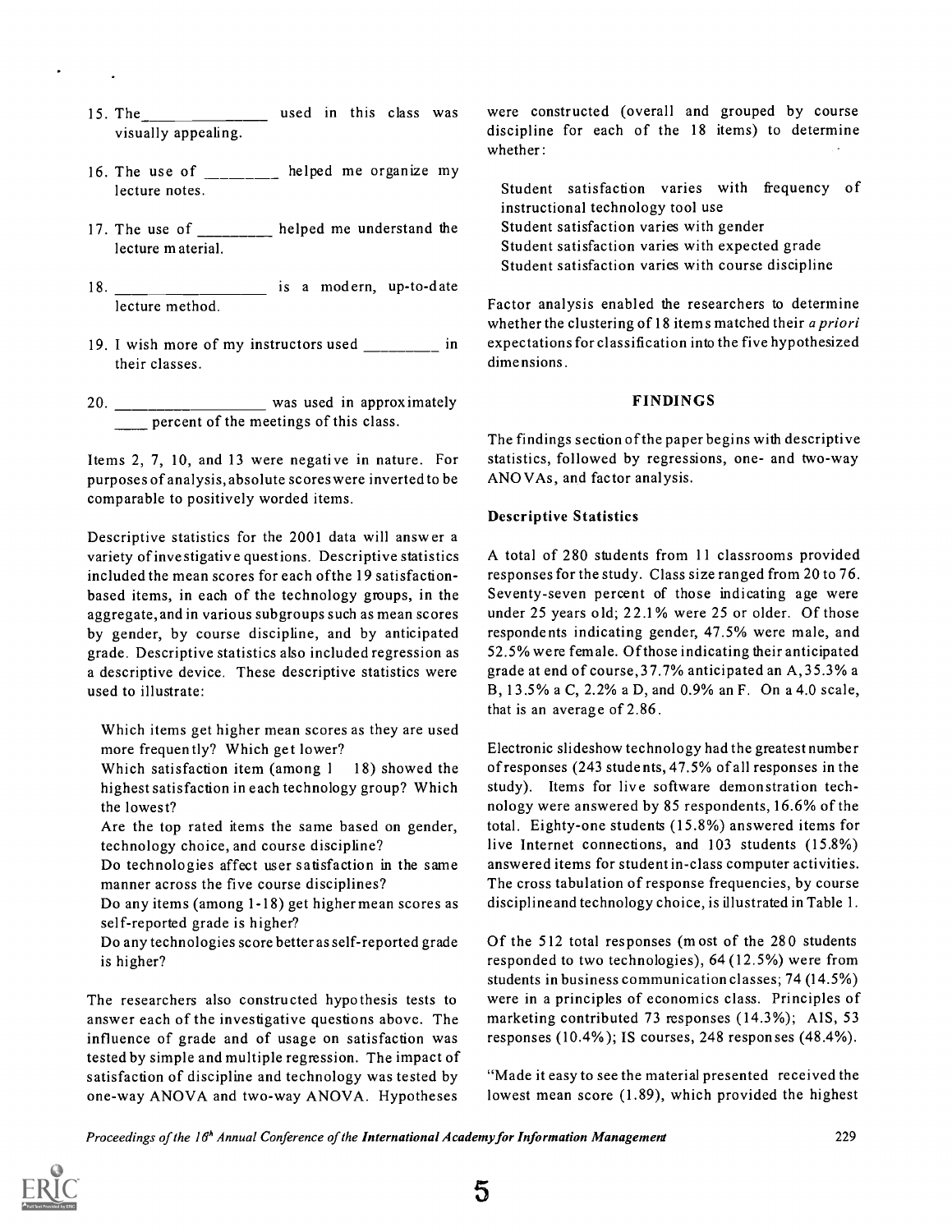satisfaction over all technologies, all course disciplines, and all respondents. "Modern, up-to-date lecture method was next highest satisfactionwith a mean score of 1.96. The items with worst mean score (lowest satisfaction) overall included "tended to oversimplify lectures, (2.74), and "helped me organize my lecture notes, (2.62).

Female responde nts had hig her average scores than male students, indicating lower satisfaction in 17 of the 19 satisfaction items.

In the business communication discipline, the item with the lowest mean score was "modern, up-to-date lecture method (2.02). In business communication the item that scored lowest satisfaction was "tended to oversimplify lectures (2.89). In economics, the item that scored best was "made it easy to see the material presented (1.66); the item that scored lowest satisfaction was "helped me organize my lecture notes (2.69). Within the marketing discipline, the item "made it easy to see the material presented (1.86) earned the highest satisfaction score. "Tended to oversimplify lectures earned the lowest satisfaction score (3.17). Within AIS, the highest satisfaction was for "modern, up-to-date lecture method (2.11); the lowest satisfaction was for "helped me organize my lecture notes (2.87). Within the IS discipline, the highest satisfaction was for "made it easy to see the material presented (1.83); the lowest satisfaction score was for "helped me organize my lecture notes (2.70).

When each technology was examined, differences also appeared for highest and lowest satisfaction items. For electronic slideshow s, the item that had the highest satisfaction level was "made it easy to see the material presented (1.71); the item that scored worstwas "tended to oversimplify lectures (2.80). For live software demonstrations, the highest satisfaction item was "made it easy to see the material presented (2.01); the item that scored worst was once again "tended to oversimplify

lectures (2.70). For live Internet best was once again "made it easy to see the material presented (2.07); worst was a tie between "tended to oversimplify lectures and "helped me organize my lecture notes (2.80). The highest satisfaction item for student in-class computer activities was "modern, up-to-date lecture method (2.03). The lowest satisfaction item for this technology was "helped me organize my lecture notes  $(2.83)$ . While these measures are descriptive, not test results, they point out that instructors should consider their discipline as a strong factor in choosing appropriate technology in their classroom.

#### Two-Factor Descriptives

In this section, the descriptive statistics are reported as a two-factor model of discipline and technology choice. This model does not include the effects of gender, of usage rate, or of grade.

These descriptive statistics use a model which has a general effect, a discipline effect, a technology effect, and an interaction effect. These effects are additive.

Satisfaction score = general effect + discipline effect + technology effect + interaction

This equation will be used to illustrate best case and worst case scores for two of the 18 satisfaction-based items. For item 3, "helped me leam the material presented, the best case is

2.107 - .610 (economics discipline) + 0 (in-class computer activities) =  $1.497$  (satisfaction).

The corresponding worst case is

2.107 +.393 (AIS) + .719 (live software demonstrations)  $= 3.219.$ 

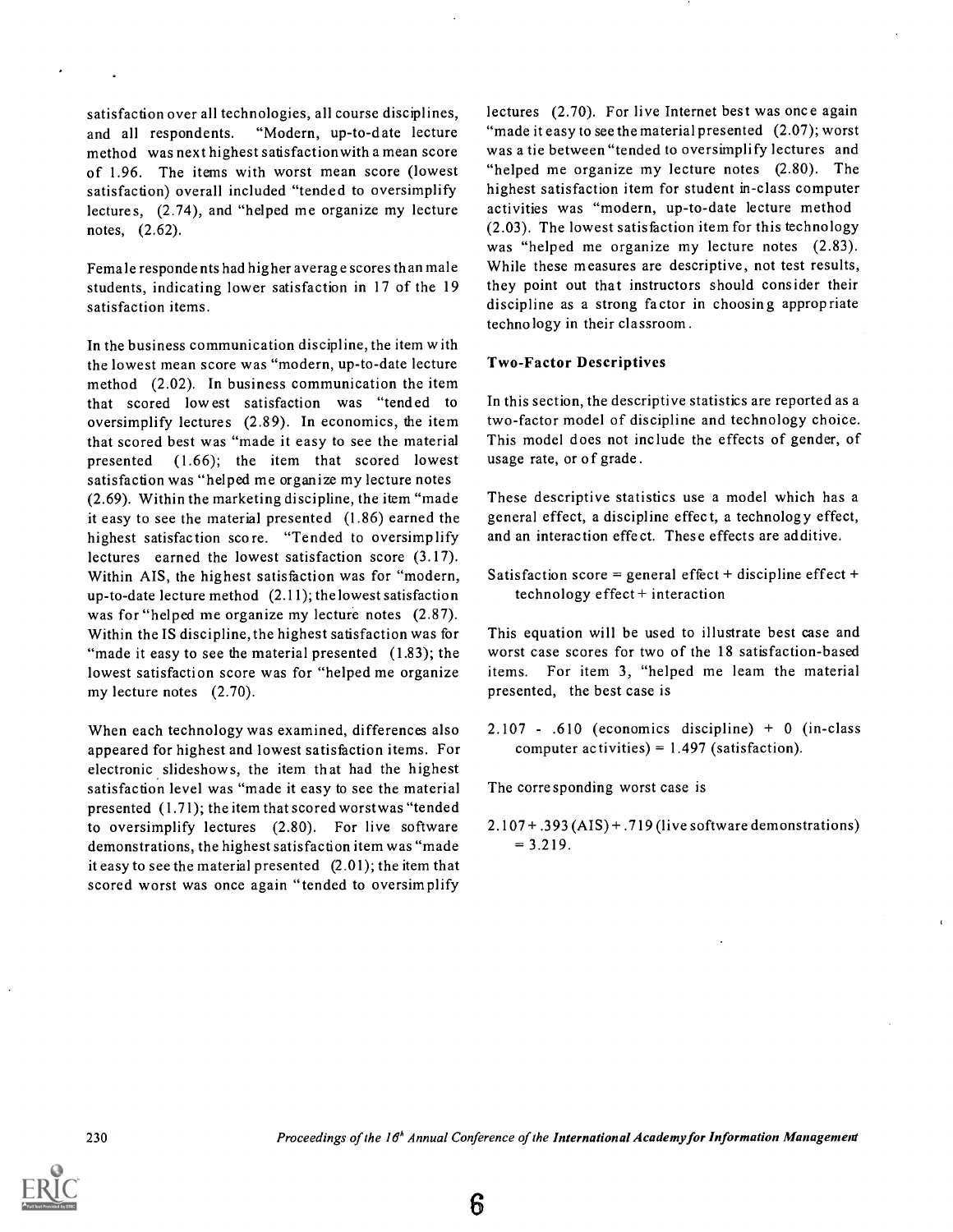### TABLE 1 NUMBER OF RESPONSES BY INSTRUCTIONAL TECHNOLOGY AND COURSE DISCIPLINE

| Technology          | <b>Course Discipline</b>          |                            |           |                                             |                               |               |  |  |
|---------------------|-----------------------------------|----------------------------|-----------|---------------------------------------------|-------------------------------|---------------|--|--|
|                     | <b>Business</b><br>Communications | Principles of<br>Economics | Marketing | Accounting<br>Information<br><b>Systems</b> | Information<br><b>Systems</b> | <b>Totals</b> |  |  |
| Electronic          | 32                                | 37                         | 48        | 25                                          | 101                           | 243           |  |  |
| Slideshows          |                                   |                            |           |                                             |                               |               |  |  |
| Live Software       | 0                                 | 37                         | 25        | 0                                           | 23                            | 85            |  |  |
| Demonstrations      |                                   |                            |           |                                             |                               |               |  |  |
| Live Internet       | 0                                 | 0                          | 0         | 14                                          | 67                            | 81            |  |  |
| Connections         |                                   |                            |           |                                             |                               |               |  |  |
| Student In-Class    | 32                                | $\bf{0}$                   | $\Omega$  | 14                                          | 57                            | 103           |  |  |
| Computer Activities |                                   |                            |           |                                             |                               |               |  |  |
| Totals              | 64                                | 74                         | 73        | 53                                          | 248                           | 512           |  |  |

Similar applications for item 17, "helped me understand, the lecture material, produce

- $2.286$  .478 (marketing) + 0 (in-class computer  $\text{activities}$  = 1.808 (best case)
- $2.286 + .214$  (AIS) + .453 (live software demonstrations)  $= 2.953$  (worst case).

### Impact of Anticipated Grade on Satisfaction

The researchers conducted a regression analysis on satisfaction scores of each of the 18 items for each of the  $H_0 =$ four technologies, where the independent variable was anticipated grade. The vast majority of all such regressions showed no significance. However, the  $H_a$  = technology choice student in-class computer activities contained virtually all instances of significance. A typical example follows: For "helped me understand fundamental course concepts, the resulting regression equation is satisfaction =  $1.601 + .442$  x anticipated grade (sig. = .004,  $r^2$  = .084). In all instances of significance, the regression slopes were positive, meaning lower grade anticipated equaled lower satisfaction.

### Impact of Technology Usage Rate on Satisfaction

Item 20 contained a five-valued usage variable. A simple regression of each of items 1 through 18 was conducted with item 20 as the independent variable. This was repeated separately for all four technology choices. In all cases where the regression was significant, the calculated slope was negative, meaning higher usage led to higher satisfaction. While significant, the explanatory power of these models is limited  $r^2$  were typically under 10% for these models. All items for which the regression was significant at the .05 level or better are identified in Table 2.

# Does Satisfaction Vary by Technology?

The following section describes a one-way ANOVA to test the equality of mean satisfaction scores across the four instructional technologies. The fundamental hypothesis is

- Mean satisfaction score for an item is the same across all technology choices.
- At least one mean satisfaction score differs from the others.

This hypothesis applied for all the 18 satisfaction items. H. was rejected for items 1, 2, 4, 5, 7, 9, 10, 14, 16, 17, and 18. In these cases, post hoc comparisons were done to determine which mean (s) differed.

For the item "made it easy to see material presented, electronic slideshow (mean  $= 1.71$ ) scored higher satisfaction than both student in-class activities (2.08) and live Internet connections (2.08). A low score reflects higher satisfaction. No other paired differences were significant.

For "appropriate technology for the class, the only significant paired comparison revealed live software demonstrations (2.49) were viewed less appropriate for the class than electronic slides hows (2.00).

Proceedings of the 16° Annual Conference of the International Academyfor Information Management 231

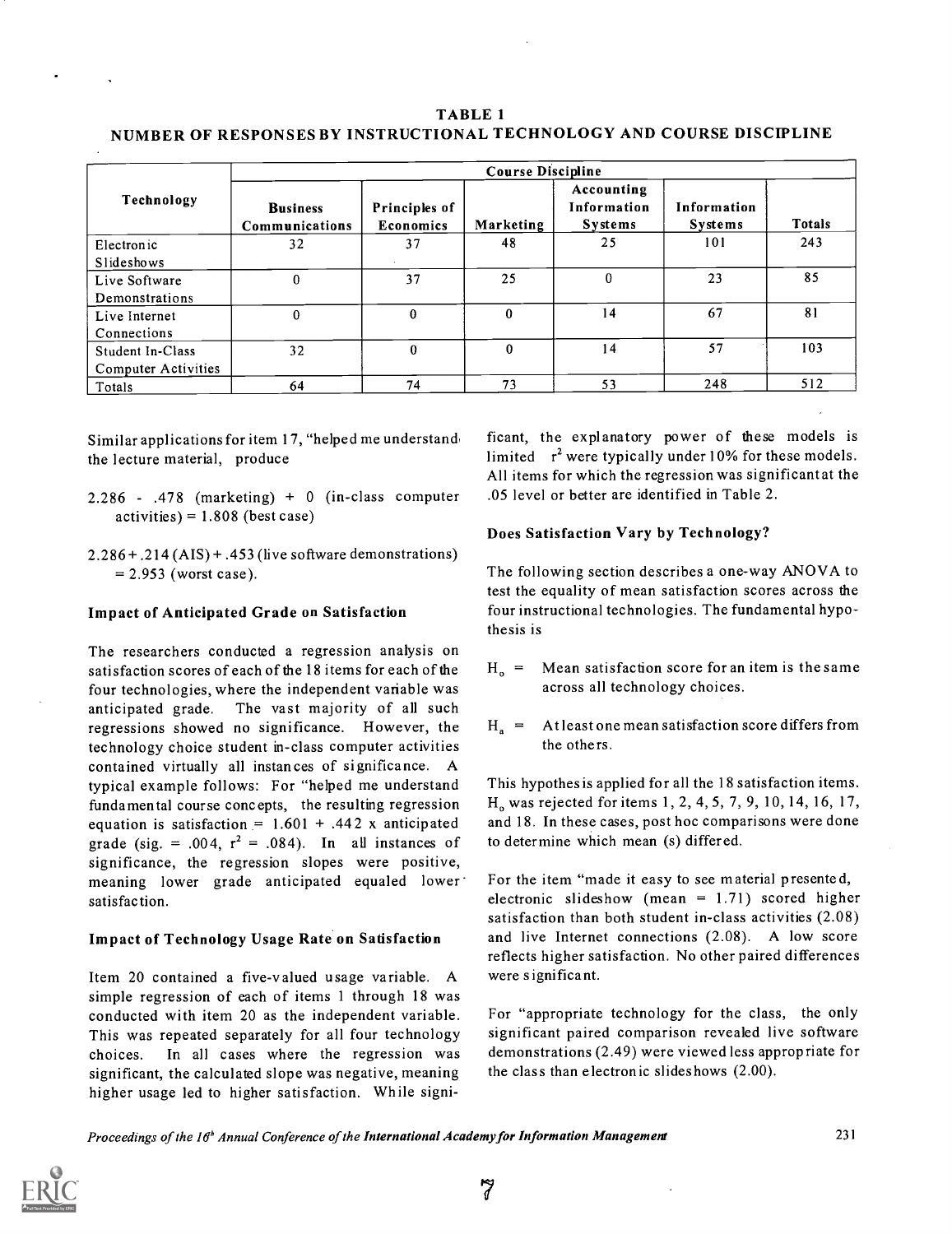For the item "good way to reinforce assigned reading material, electronic slideshows (2.25) scored higher satisfaction than live software demos (2.57). No other paired differences were significant.

For the item "worked when it was supposed to, electronic slideshows (2.06) scored higher satisfaction than live Internet connections (2.55) and student in-class computer activities (2.39). For the item "technology worth the trouble, the only significant paired comparison revealed live Internet (2.58) was viewed with less satisfaction than electronic slideshows (2.20).

For the item "helped me keep up with lecture, electronic slideshows (2.24) scored higher satisfaction than live Internet  $(2.58)$ . For the item "helped me  $H<sub>a</sub> =$ organize my lecture notes, electronic slideshows (2.42) scored higher satisfaction than live Internet (2.80) and student in-class computer activities (2.83). For the item "helped me understand the lecture material, electronic slideshows (2.33) scored higher satisfaction than live Internet (2.69).

For "distracting technology, "allowed me to focus better on what the professor was saying, and "modern, up-to-date lecture method, ANOVA indicate d not all items were equal, but post hoc comparisons did not reveal which.

#### Does Satisfaction Vary by Course Discipline?

The following section describes a one-way ANO VA to test the equality of mean satisfaction scores across the five course disciplines. The fundamental hypothesis is

- $H_0$  = Mean satisfaction score for an item is the same across all course disciplines.
- At least one mean satisfaction score differs from the others.

This hypothesis app lied for all 18 satis faction items . H. was rejected for the following items: 1, 2, 3, 5, 9, 10, 13, 15, 16, and 17. On these items follow-up tests were

| Item                                                     | Electron ic<br><b>Slideshows</b> | <b>Live Software</b><br>Demonstrations | <b>Live Internet</b><br><b>Connections</b> | <b>Student In-Class</b><br>Computer<br><b>Activities</b> |
|----------------------------------------------------------|----------------------------------|----------------------------------------|--------------------------------------------|----------------------------------------------------------|
| 1.<br>Made it easy to see material presented             | X                                |                                        | X                                          | X                                                        |
| 2.<br>Technology appropriate for class                   | X                                |                                        | X                                          | X                                                        |
| 3.<br>Helped me learn material presented                 | X                                |                                        | X                                          | X                                                        |
| 4.<br>Good way to reinforce assigned readings            | X                                |                                        |                                            | X                                                        |
| 5.<br>Worked when supposed to                            |                                  |                                        | X                                          |                                                          |
| 6.<br>Helped me pay attention in class                   |                                  |                                        | X                                          | X                                                        |
| Distracting technology<br>7.                             | $\mathbf{x}$                     |                                        |                                            |                                                          |
| 8.<br>Helped make course more interesting                |                                  |                                        |                                            | X                                                        |
| 9.<br>Allowed me to focus on what professor<br>said      |                                  |                                        |                                            | X                                                        |
| 10. Technology more trouble than it was<br>worth         | X                                |                                        |                                            |                                                          |
| 11. Made me m ore confident about what I<br>was learning |                                  |                                        |                                            | $\mathbf{x}$                                             |
| 12. Helped me better understand course<br>concepts       |                                  |                                        |                                            | X                                                        |
| 13. Tended to oversimplify lectures                      |                                  |                                        |                                            | $\mathbf{x}$                                             |
| 14. Helped me keep up with lecture                       |                                  |                                        |                                            | $\mathbf{x}$                                             |
| 15. Technology visually appealing                        | X                                |                                        |                                            | X                                                        |
| 16. Helped me organize lecture notes                     |                                  |                                        |                                            | X                                                        |
| 17. Helped me understand lecture material                | X                                |                                        |                                            | X                                                        |
| 18. Modern, up-to-date method                            | X                                |                                        |                                            | X                                                        |

TABLE 2 TECHNOLOGY USAGE RATE AND ITS IMPACT ON SATISFACTION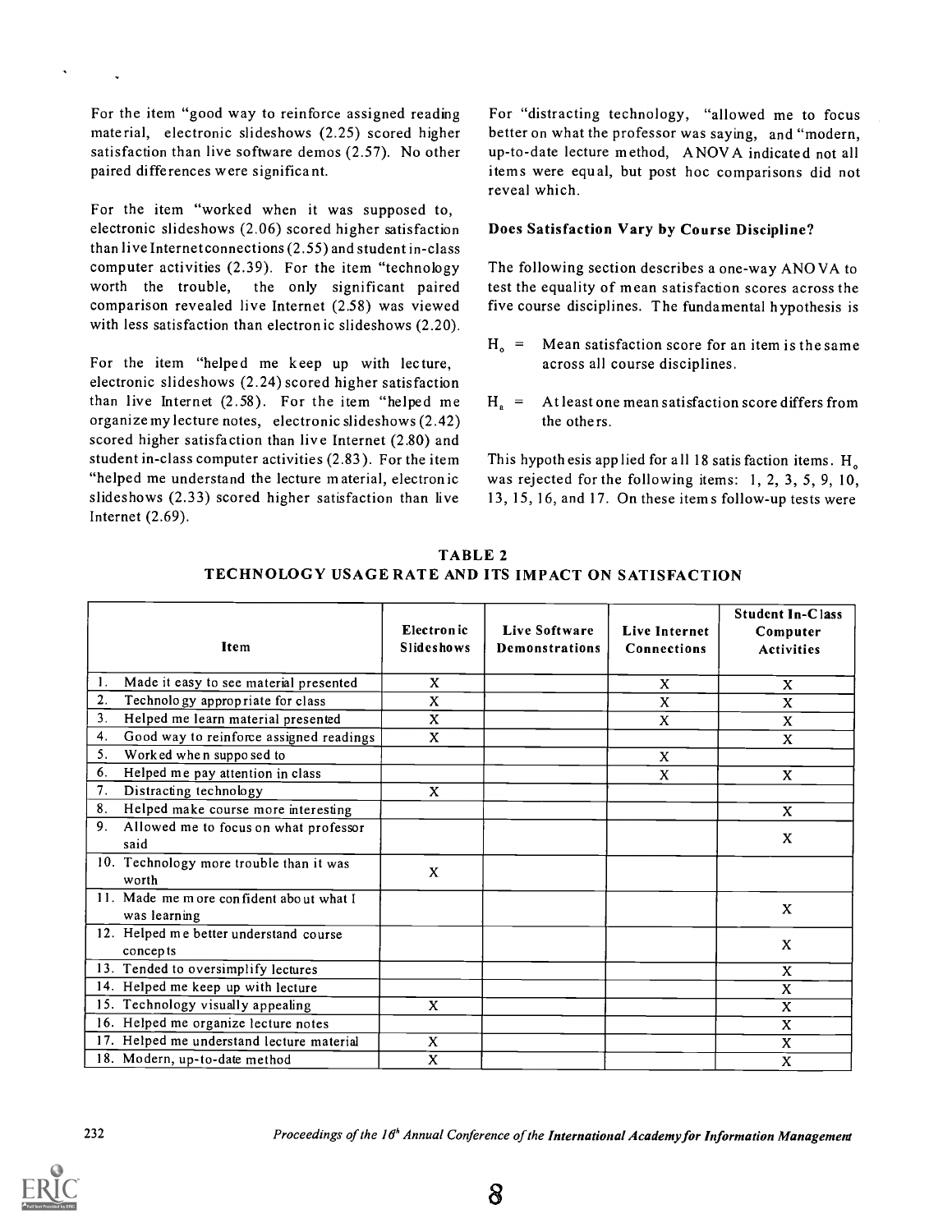conducted to see which course disciplines scored better or worse than others on each specific item.

Paired comparisons for item 1, "made it easy to see material presented, revealed that the AIS mean (2.34) was different from the mean for principles of economics (1.66) and the mean for information systems (1.83). Therefore, AIS students were much less satisfied than economics or IS students on this item. While the result was statistically significant, the researchers urge that the finding be treated with caution as AIS was the smallest of the responding groups.

For item 2, "appropriate technology for the course, marketing students (2.68) were less satisfied than economics students (2.01) and information systems students (1.93). Information system s students were more satisfied than AIS students (2.49).

For item 3, "helped me learn the material presented, AIS students (2.68) were less satisfied than information system s students  $(2.24)$ .

For "worked when it was supposed to, economics students (1.85) were more satisfied than all other disciplines (all 2.23 or greater).

For "tended to oversimplify lectures, the marketing respondents were less satisfied than students in economics or information systems. For "helped me organize lecture notes, marketing students (2.23) differed from information systems (2.70) and AIS students (2.87). In this instance, marketing students were more satisfied than the other two groups.

For "allowed me to focus better on what the professor was saying, "worth the trouble, "visually appealing, and "helped me understand the lecture material, while ANOVA indicated not all means were equal, the post hoc comparisons did not reveal a distinguish able pair of means.

### Factor A nalysis

The researchers used the rotated component matrix within SPSS's data reduction tools. Using the same a priori listing as in Kleen, Shell, and Cox (1999), the researchers assigned the items to the following dimensions: Reliability, items 2, 5, and 10; Responsiveness, items 8, 9, 13, and 14; Empathy, items 12, 16, and 17; Tangibles, items 1, 7, 15, and 18; and Assurance, items 3, 4, 6, and 11.

Within the technology electronic slideshows, data reduction revealed three factors. These factors loaded as follows: Factor I included items 3, 4, 6, 8, 9, 11, 12, 14, 15, 16, 17, and 18. Factor II contained items 1, 2, 3, 4, 5, 9, and 18. Factor III contained items 2, 7, 10, and 13. Some items loaded onto m ore than one fac tor.

The technology live software demonstrations also revealed three factors, which loaded as follows : Factor I contained items 3,4, 6, 8, 9,11, 12, 14, 15,16, and 17. Factor II contained items 1, 5, 15, and 18. Factor III contained items 2, 7, 10, and 13.

Within the technology live Internet connection, four factors were identified, loading as follows: Factor I contained items 3, 4, 5, 8, 9, 11, 12, 16, and 17. Factor II contained items 1, 2, 6, 11, 15, and 18. Factor III contained items 7, 10, and 13. And Factor IV contained item 14 only.

For student in-class computer activities, four factors emerged. These loaded as follows: Factor I contained items 1, 2, 3, 4, 8, 12, and 14. Factor II contained items 5, 6, 9, 11, 14, 15, 16, 17, and 18. Factor III contained items 5, 10, and 13. Factor IV contained items 2 and 7.

For electronic slideshows all items of the Assurance dimension were in Factor I. Three of the Responsiveness items were also in Factor I. All three Empathy items were in Factor I. Two of the four Tangibles items were in Factor I. Reliability was divided between Factors II and III.

For live software demonstrations, all the Assurance dimension items loaded in Factor I; likewise, all the Empathy dimension items loaded in Factor 1. Three of the four Responsiveness dimension items also loaded in this factor. Factor II contained two of four Tangibles items. Reliability was again sp lit between Factors II and III.

For live Internet connections, three of four items in the Assurance dimension loaded in Factorl. Once again, all the Empathy dimension item s loaded in this same factor. Two of the four Responsiveness items also loaded in this factor. Three of four items in Tangibles loaded in Factor II. Reliability's three elements were divided among three factors. The third factor was not associated with any dimension.

For student in-class computer activities, Factor <sup>I</sup> contained two of four Assurance items and two of the

Proceedings of the 16<sup>h</sup> Annual Conference of the International Academy for Information Management 233

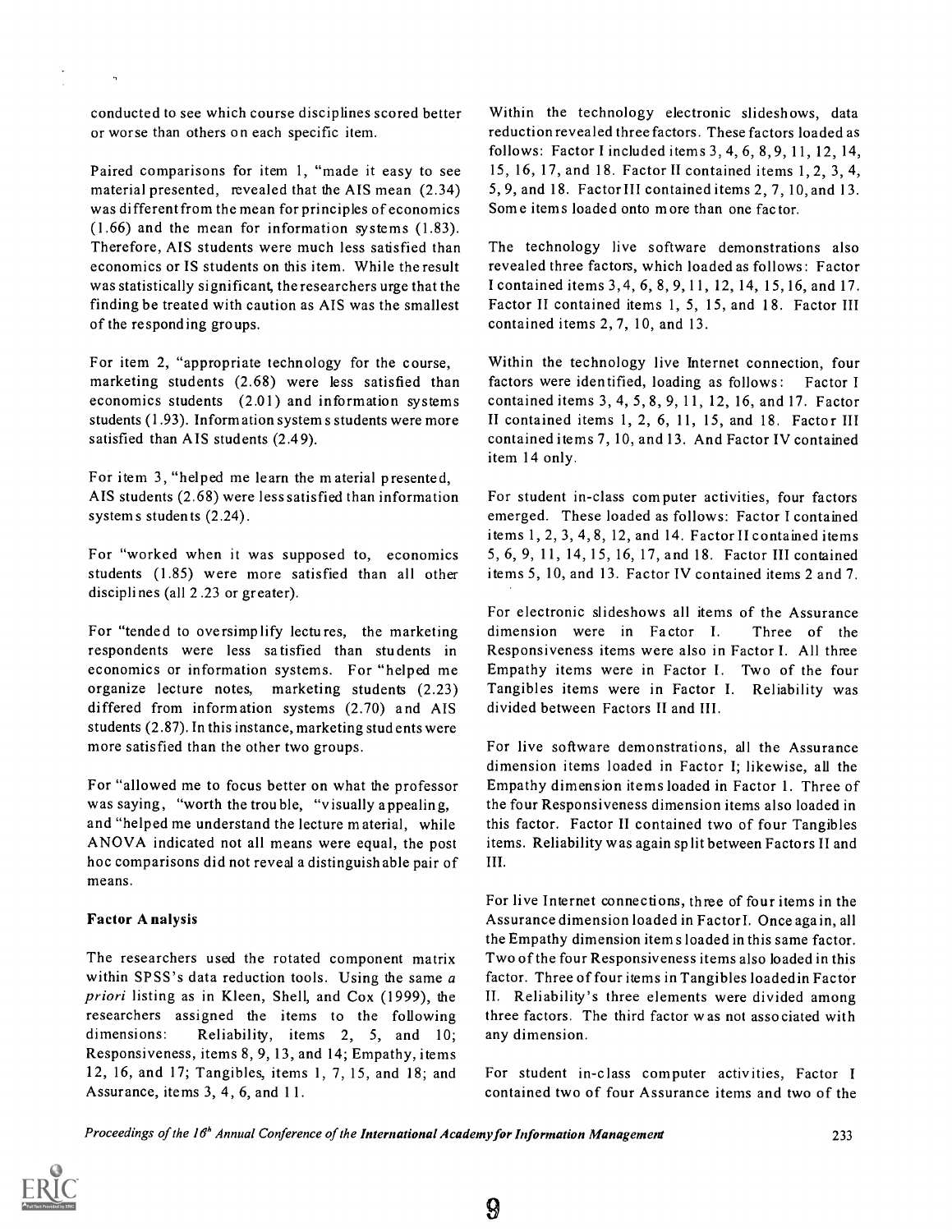four Responsiveness items. Two ofthree Empathy items loaded in Factor II; two of four Tangibles items also loaded in that factor. Two of the three Reliability items loaded in Factor III.

In no case did the data reduction identify five factors, as suggested by SERVQUAL theory. The Empathy and Assurance dimensions often combined into the same factor. These two dim ensions were also well identified in Kleen, Shell, and Zachry (200 1). Otherwise, the data reduct ion resu Its were inconclusive.

### CONCLUSIONS AND RECOMMENDATIONS

The researchers attempted to identify factors affecting student satisfaction with classroom instructional technologies. The study was a replication of 1999 research, with the same instrument, but slightly different instructions, and with different sampling m ethods . A total of 280 responses, from 11 classrooms, revealed several interesting results.

Satisfaction varies by course discipline.

- Satisfaction varies by instructional technology used in Using SERVQUAL. the classroom.
- There is no significant interaction of discipline and technology.
- Gender affects satisfaction. Females were less satisfied than males.
- Technology usage rates affect satisfaction generally; more usage equals higher satisfaction.
- Anticipated grade affects satisfaction modestly; lower grade equals lower satisfaction.
- Factor analysis did not reveal the five theoretical dimensions of SERVQUAL The researchers found at most four factors; in these the Empathy and Assurance dimensions were generally commingled. The Tangib les dimens ion could not generally be identified.

The 20 main service satisfaction items were unchanged from 1999 to 2001. The current study used improved instructions for the classroom administration. This aspect was successful. The researchers used a less time consuming, but less personal approach to soliciting participants, and the smaller number of responses suggests the sampling methodology was not as successful.

The researchers used improved statistical techniques with the2001 data, so the exact time series comparisons were not made. In the 1999 results, male respondents were less satisfied than female respondents; in 2001 this

finding is reversed. In 1999, economics students tended to be least satisfied; in 2001, that result fell to AIS. Otherwise, the basic nature of the two sets of results is consistent.

To remove the impact of a relatively small number of classes influencing findings, the study should be repeated with large numbers of students in each course discipline and technology group.

#### REFERENCES

- Brown, T., Churchill, G., and Peter, J. (1993). "Improving the Measurement of Service Quality. Journal of Retailing, 69(1) p127(13).
- Buttle, F. (1996). "SERVQUAL: Review, Critique, Research Agenda. European Journal of Marketing, 30(1), p8(25).
- Ford, J., Joseph, M., and Joseph, B. (1993). "Service Quality in Higher Education: A Comparison of Universities in the United States and New Zealand Enhancing Knowledge Development in Marketing 1993 AMA Educators' Proceedings, Volume 4, 75-81.
- Joseph, M., Ford, J., Joseph, B., and Brooksbank, R. (1995). "Quality Perceptions of Employers and Potential Students of New Zealand Tertiary Education Institutions: A Preliminary Investigation. New Zealand Journal of Business, 17(2), 129-134.
- Kettinger, W. and Lee, C. (1997). "Pragmatic Perspectives on the Measurement on Information Systems Service Quality. MIS Quarterly, 21(2), 223(18).
- Kleen, B., Shell, L. W., and Cox, K.C. (1999). "Measuring Student Satisfaction with Instructional Technology Across Business Disciplines. Proceedings of the International Academy for Information Management, Charlotte, NC, pp. 142- 152:
- Kleen, B., Shell, L. W., and Zachry, B. (2001). "Measuring Student Satisfaction with Instructional Technology in Accounting Information Systems Classrooms. Proceedings of the Decision Sciences Institute, Southwest Region, New Orleans, pp. 134- 136.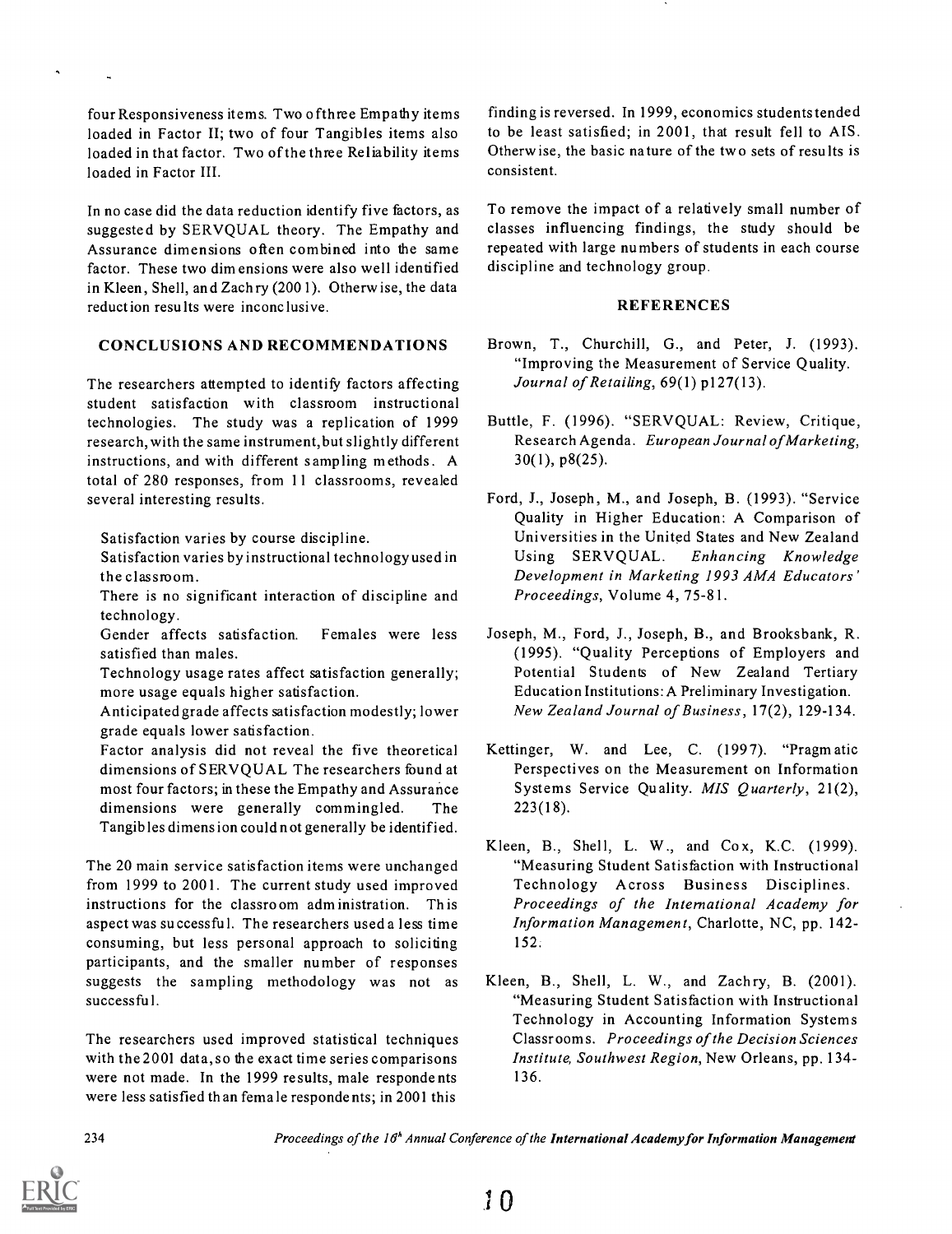- Parasuraman, A., Zeithaml, V., and Berry, L. (1994). "Alternative Scales for Measuring Service Quality: A Comparative Assessm ent Based on Psych ometric and Diagnostic Criteria. Journal of Retailing, 70(3), p201(30).
- Parasuraman, A., Zeithaml, V., and Berry, L. (1991). "Refinement and Reassessment of the SERVQUAL Scale. Journal of Retailing, 67(4), 420-450.
- Parasuraman, A., Zeithaml, V., and Berry, L. (1988). "SERVQUAL: A Multiple-item Scale for Measuring Consumer Perceptions of Service Quality. Journal of Retailing, 64(1), 12-40.
- Pitt, L., Watson, R., and Kavan, C. B. (1997). "Measuring Information Systems Service Quality: Concerns for a Complete Canvas. MIS Quarterly, 21(2), 209(13).
- Rust, R. and Zahorik, J. (1993). "Customer Satisfaction, Customer Retention and Market Share. Journal of Retailing, 69(2), 193-215.
- Teas, R. K. (1993). "Expectations, Performance Evaluations and Consumer Perceptions of Qua lity. Journal of Marketing, 57(4), 18(17).
- VanDyke, T., Kappelman, L., and Prybutok, V. (1997). "Measuring Information Systems Service Quality: Concerns on the Use of the Servqual Questionnaire. MIS Quarterly, 21(2), 195(14).
- VanDyke, T., Prybutok, V., and Kappelman, L. (1999). "Cautions on the Use of the SERVQUAL Measure to Assess the Qua lity of Information Systems Services. Proceedings of the Decision Sciences, Atlanta.
- Zeithaml, V., Berry, L., and Parasuraman, A. (1996). "The Behavioral Consequences of Service Quality. Journal of Marketing, 60, 31-46.